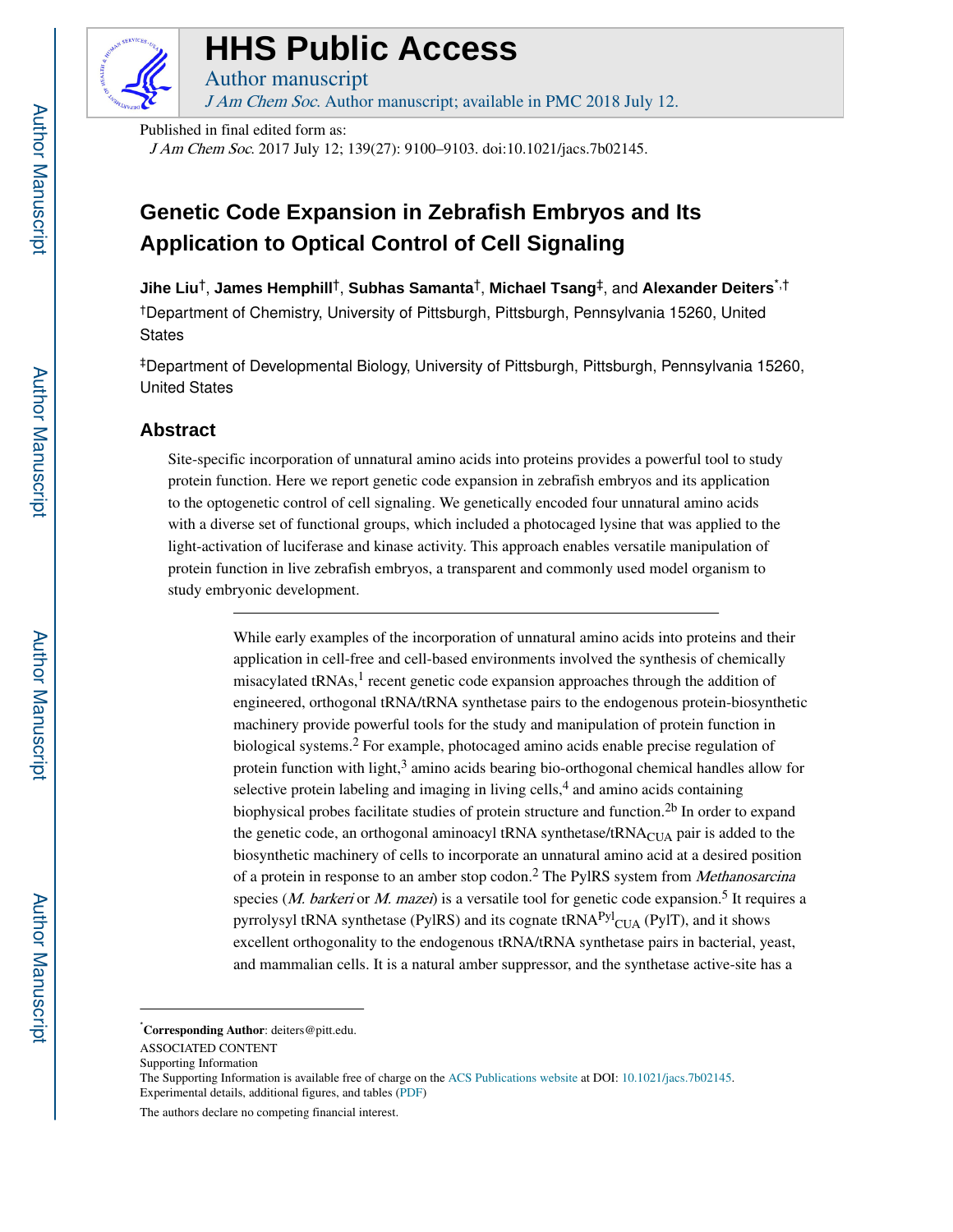large hydrophobic pocket that can be engineered to accept a wide range of substrates.<sup>6</sup> While site-specific incorporation of unnatural amino acids has been performed in metazoans, <sup>7</sup> previous experiments were limited to reporter genes and no expression of functional proteins that affect animal physiology has been reported. Here, we describe the genetic code expansion of zebrafish embryos with four unnatural amino acids, and its application to the optical control of protein function in live animals.

Zebrafish are a commonly employed model organism for vertebrate development,<sup>8</sup> disease modeling,<sup>9</sup> and drug discovery.<sup>10</sup> The *ex vivo* development and transparency of the embryo make it an excellent system for the application of noninvasive optical tools, including lightactivated antisense agents, $11$  thereby providing insight into gene regulatory processes and networks with spatial and temporal resolution. Moreover, microinjection of mRNA into the 1-cell stage embryo is a standard and rapid approach for delivery of exogenous genes that can be readily adapted to encode for any gene product and provides homogeneous protein expression in zebrafish.12 Taken together, these distinct advantages over other model organisms make the zebrafish an ideal system for a wide range of biological studies.<sup>13</sup>

Light regulation of protein activity in zebrafish has been reported using natural photoreceptor domains;14 however, the genetic encoding of photocaged amino acids will further expand the optogenetic toolbox and will enable a rational design of light-activated proteins based on their function or structure. For example, photocaged lysine analogs have been applied to the optical control of protein localization,<sup>15</sup> kinase function,<sup>16</sup> and CRISPR/ Cas9 gene editing<sup>17</sup> in human cells. By genetically encoding a photocaged lysine using the PylRS system in zebrafish embryos, we demonstrate the consequences of optical control of MEK activation at different stages in development. Temporal control of kinase function led to the identification of a critical time window for activity of the MEK/ERK pathway in order to establish dorsal/ventral polarity in the early embryo.

We first tested incorporation of unnatural amino acids using a *Renilla* luciferase (Rluc) reporter assay. Wild-type Rluc was active in zebrafish embryos (Figure S1) and was used as a positive control. We predicted that incorporation of an unnatural amino acid at a leucine residue (L95) located at the surface of Rluc would not interfere with Rluc function, thereby generating a highly specific reporter for amber codon suppression (Figure S2). Thus, L95 was mutated to a TAG codon to probe read-through during translation. Wild-type M. barkeri PylRS (WTRS) mRNA, Rluc-L95TAG mRNA, and PylT RNA were synthesized through in vitro transcription. The purity of PylT was confirmed by agarose gel (Figure S3). WTRS mRNA, Rluc-L95TAG mRNA, and PylT RNA were injected together with the unnatural amino acid (UAA) into zebrafish embryos. After 48 h, zebrafish lysate was collected for luciferase assays and a 217- and 161-fold increase of Rluc activity was observed in the presence of the UAAs **1** and **2**, respectively (Figure 1c). Negligible Rluc activity in the absence of the UAA demonstrated the excellent fidelity of the PylRS system in zebrafish embryos, as none of the common 20 amino acids were recognized as substrates. The effect of PylT on incorporation efficiency was further explored, and we found that chemically synthesized PylT showed similar efficacy compared to *in vitro* transcribed PylT (Figure S4). However, when we tested *in vitro* transcribed PylT without a CCA tail, significantly lower efficacy was noted (Figure S4). The CCA tail is a conserved sequence at the 3′ end of the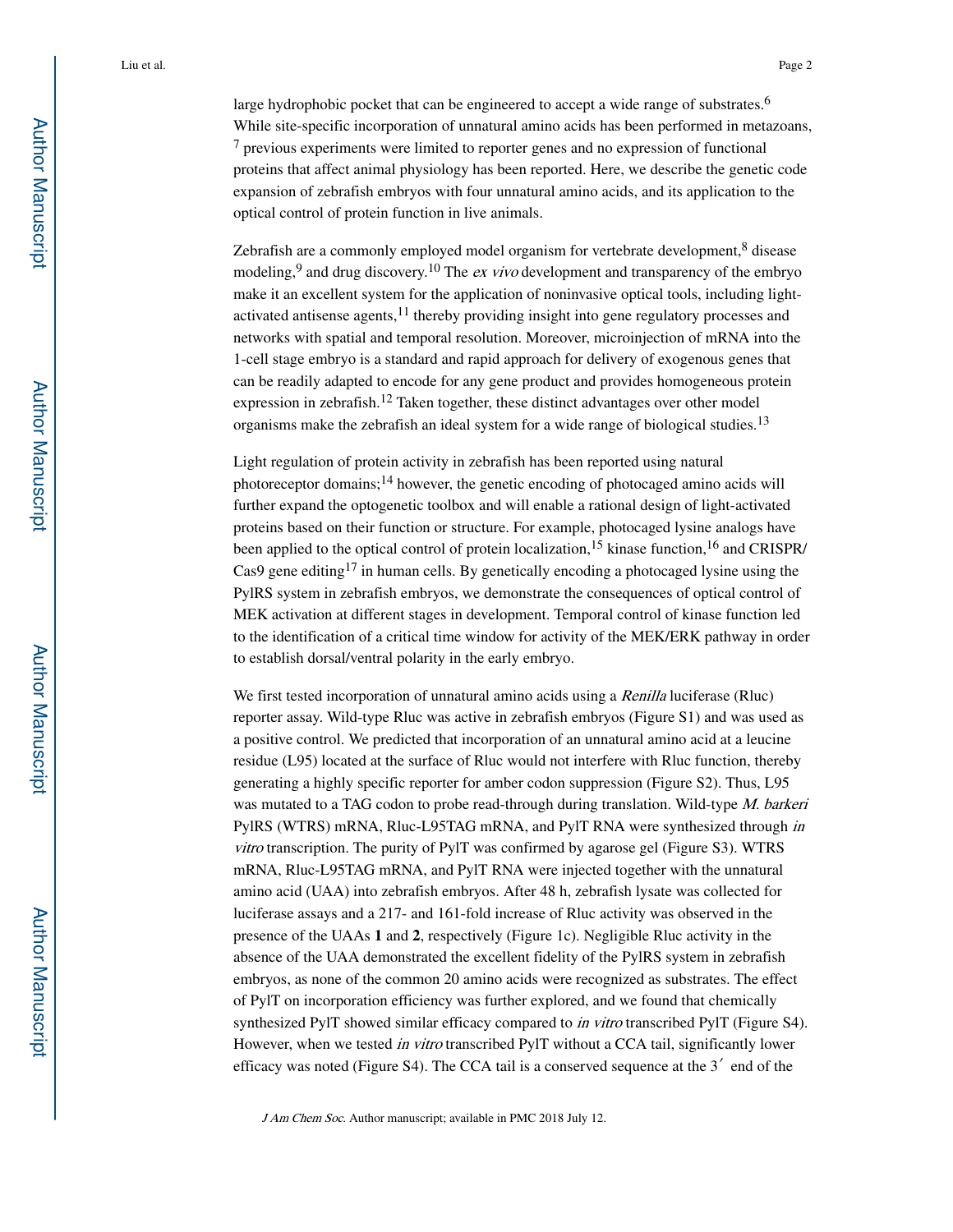tRNA, which is acylated with the amino acid. Although this sequence can be added by CCAadding enzymes in cells,<sup>18</sup> our results suggested that the direct addition of a CCA tail on the PylT improved incorporation efficiency, and thus was used in all subsequent experiments. We also explored the effect of different PylT concentrations on incorporation efficiency, and 2 ng were found to be critical for high incorporation efficiency (Figure S5). This is in agreement with previous findings of the PylT amount possibly being a limiting factor for genetic encoding of UAAs.<sup>19</sup>

Inspired by the success of using wild-type PylRS for incorporating **1** and **2**, which could be applied in both protein labeling and protein activation experiments,  $20$  we examined if mutant PylRS enzymes can be employed in embryos to incorporate more structurally complex amino acids. To this end, we synthesized mRNA of  $HCKRS<sup>21</sup>$  and OABKRS,<sup>22</sup> which have been shown to incorporate **3** and **4**, respectively. We performed injections as described above, and observed a 70- and 34-fold increase of Rluc activity in the presence of **3** and **4**, respectively (Figure 1c). No toxicity was observed for any of the four UAAs (Figure S6). Taken together, these results demonstrate successful genetic encoding of four different UAAs in zebrafish embryos.

The photocaged lysine **3** has previously been applied to control protein function in mammalian cells using 365, 405, and 760 nm (two-photon) irradiation.<sup>21</sup> With successful genetic encoding of **3** in zebrafish, we tested if protein function could be manipulated with light in developing embryos. As an initial proof-of-concept, we utilized firefly luciferase (Fluc) with a TAG amber codon at position lysine 206, because installation of **3** blocks Fluc activity until light exposure.21 In order to create an internal control for incorporation efficiency, we fused Rluc to the C-terminus of Fluc-K206TAG (Figure 1d). To this end, Fluc-K206TAG-Rluc mRNA was injected, together with HCKRS mRNA, PylT, and **3**, into zebrafish embryos. After 48 h, injected embryos were either briefly irradiated at 365 nm or kept in the dark. Embryo lysate was subsequently collected, and a luciferase assay was performed for both Fluc and Rluc. Excellent optical OFF to ON switching of Fluc function was observed, with negligible background activity before irradiation (Figure 1e). Normalization of Fluc activity to Rluc activity, as a TAG codon suppression control, revealed a 26-fold increase of Fluc activity upon light triggering. This result shows that light activation of protein function can be achieved in live zebrafish embryos with an expanded genetic code.

We then sought to apply genetic code expansion in zebrafish to an enzyme with endogenous function in order to demonstrate its utility in altering embryonic development. Incorporation of photocaged amino acids into proteins enables precise dissection of signaling pathways with light, and this approach has been applied to study the dynamics of MEK/ERK signaling in mammalian cells.16 While optical activation on the second to minute time scale in mammalian cells provided further insight into adaptive behavior of the MEK/ERK network in single cells, in the context of zebrafish biology, kinase signaling pathways are important regulators throughout embryogenesis.23 The MEK/ERK pathway is a well-known downstream target of Fibroblast Growth Factor (FGF) signaling and plays an important role in mesendoderm induction and dorsoventral patterning of the zebrafish embryo. FGF signaling induces expression of chordin and noggin, secreted inhibitors of ventralizing bone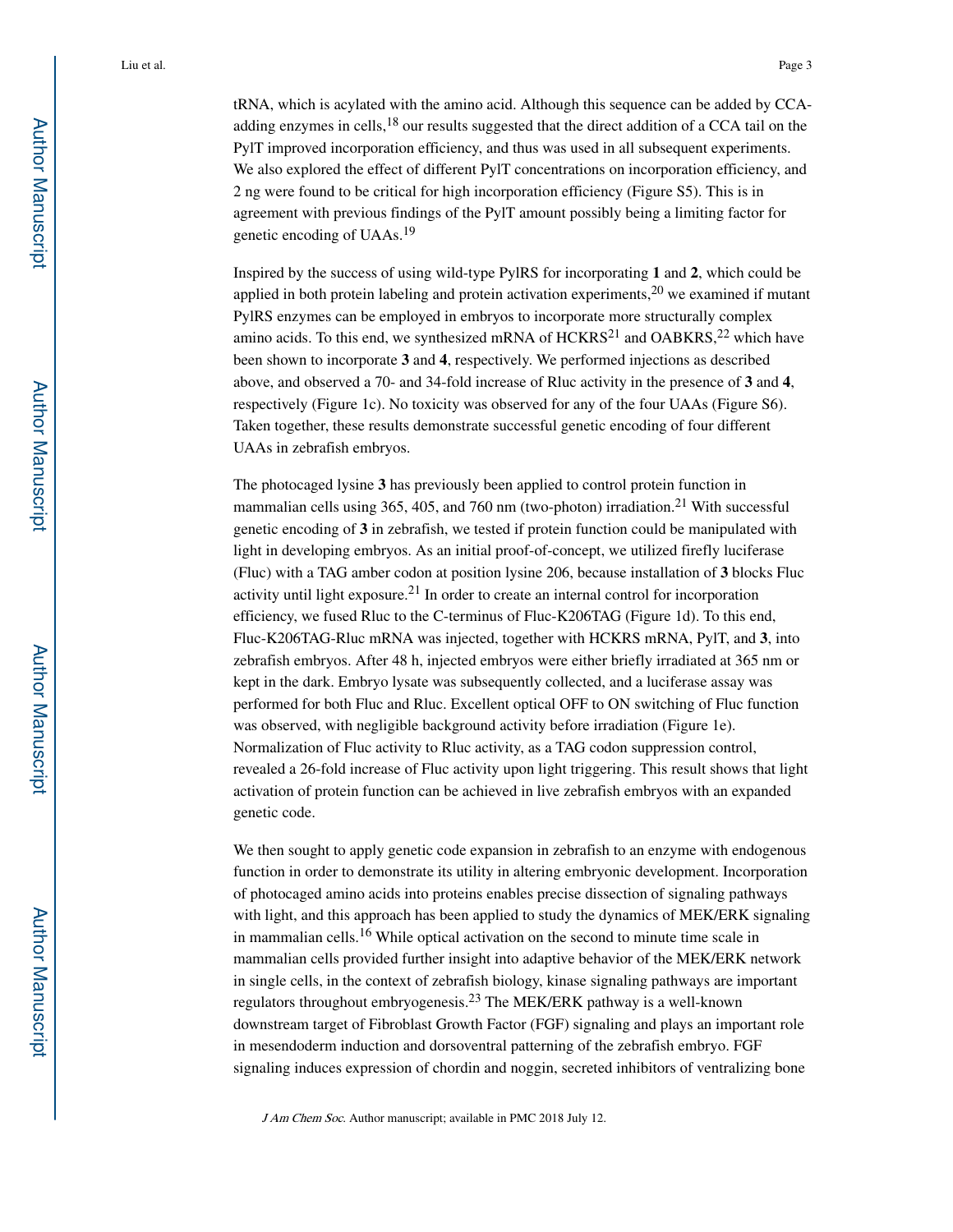morphogenetic proteins resulting in dorsalization (Figure 2a).<sup>24</sup> An inhibitor-based chemical approach has previously been used for perturbation of the MEK/ERK pathway during zebrafish development;25 however, pharmacological inhibitors only allow for the deactivation of kinase function, not activation, and their specificity is often limited. We reasoned that optical activation of the MEK/ERK pathway in zebrafish provides an innovative tool to study its role, as site-specific incorporation of the caged amino acid **3**  conveys complete kinase specificity. By substituting the critical lysine 97 with **3**, the caging group blocks the ability of the enzyme to correctly position ATP in the MEK1 active site (Figure 2b). We first confirmed the incorporation of **3** into MEK1, and subsequent decaging through UV exposure, by MS/MS analysis of recombinantly expressed MEK1 protein in E. coli (Figure S7 and Figure S8). We then generated mRNA of constitutively active MEK1 (caMEK1, containing S218D and S222D mutations) and confirmed that injection of caMEK1 led to dorsalized embryos at 10 hpf (Figure 2d,e), as previously reported.<sup>25</sup> We further generated caMEK1-K97TAG mRNA and injected it into zebrafish embryos, together with HCKRS mRNA, PylT, and **3**. We detected full-length MEK1 by Western blot in the presence of **3** but not in the absence of **3**, suggesting successful incorporation into caMEK1 at position K97 and generation of the photocaged enzyme in live animals (Figure S9). When these embryos were left in the dark, they developed normally, indicating that caged MEK1 was inactive (Figure 2d). To activate caged MEK1 at different developmental stages, we irradiated embryos for 30 s at 2, 5, or 8 h postinjection. Light activation of MEK1 can efficiently increase ERK phosphorylation at all three time points (Figure 2c). Embryos irradiated at 2 and 5 h showed an elongated phenotype at 10 hpf (Figure 2d,e). However, the majority of embryos irradiated at 8 h appeared normal at 10 hpf (Figure 2e), indicating that active MEK was not able to efficiently trigger an elongated phenotype after 8 hpf. As a control, embryos that were injected with caMEK1-K97TAG mRNA, HCKRS mRNA, and PylT, but not **3**, developed normally in both the presence and absence of UV irradiation (Figure S10).

We then tested if optical activation of the MEK/ERK pathway resulted in a change at the gene expression level. We probed expression of the *brachyuary homolog a (ta)* gene, a wellknown downstream target of the FGF/MEK/ERK pathway.<sup>26</sup> At shield stage (6 hpf), embryos that were exposed to UV light showed broader expression of ta in the margin when compared to embryos that were kept in the dark (Figure 3a). In some instances, ta expression was detected at the animal pole of the embryos, a pattern that is similar to embryos injected with constitutively active MEK1. At bud stage  $(\sim 10$  hpf), the expression of the ta was also wider along the notochord in light-activated embryos compared to embryos that were not irradiated (Figure 3b). We also probed expression of the *chordin* (*chd*) gene, a marker for dorsalized embryos that is known to be induced following activation of the FGF/Ras/MAPK pathway.27 As expected, embryos that were exposed to UV light showed expanded expression of chd at shield stage, compared to embryos that were kept in the dark (Figure S11).

Taken together, the observed ta and chd expression patterns in response to optical MEK1 activation and the time-resolved phenotypic studies shown in Figure 2d–e demonstrate that the MEK/ERK pathway influences dorsal/ventral patterning in zebrafish development before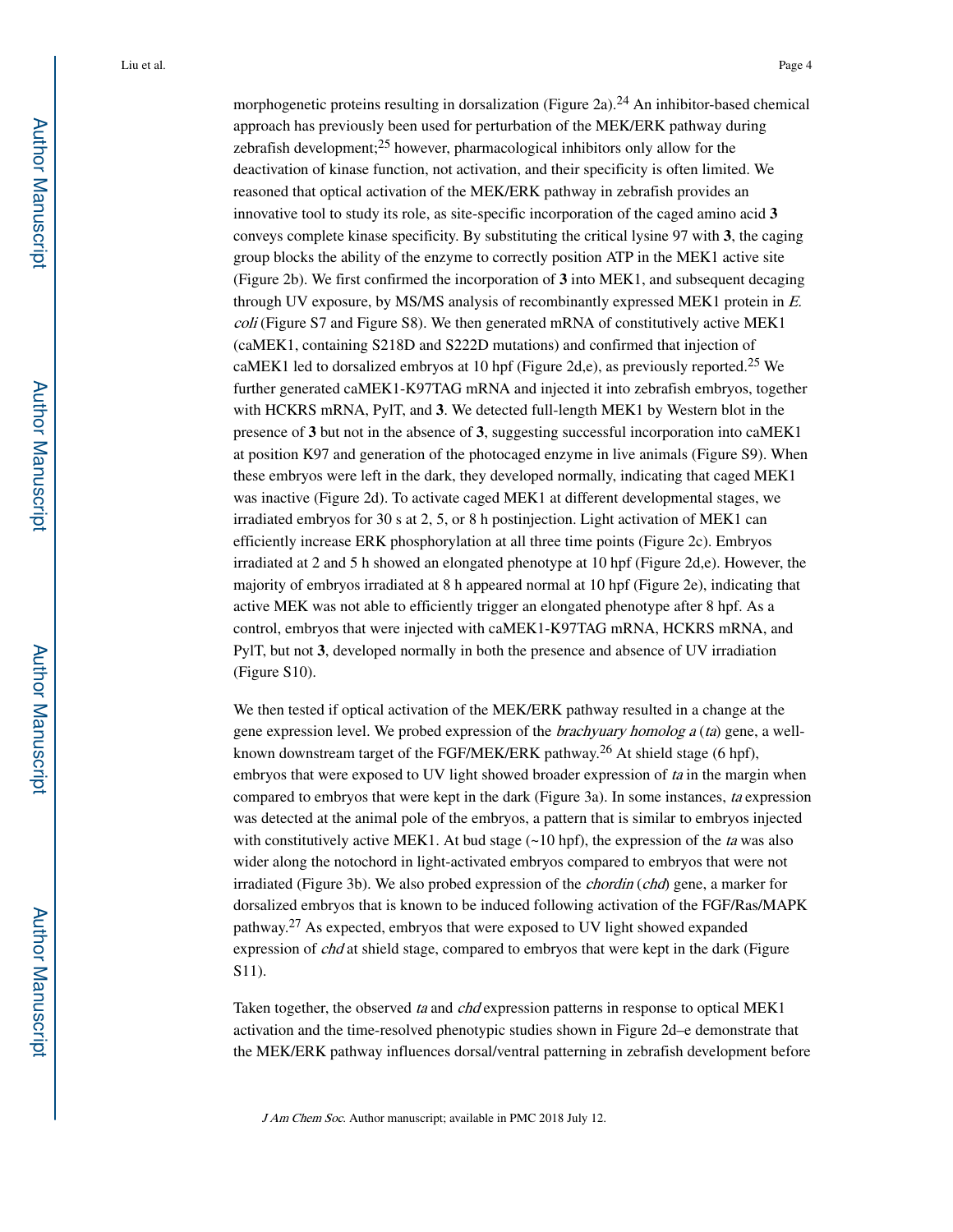In conclusion, we incorporated four unnatural amino acids into proteins in zebrafish embryos through genetic code expansion using injection methods that are applicable to many zebrafish studies. We demonstrated light activation of enzymatic function, specifically luciferase activity, through site-specific incorporation of a photocaged unnatural amino acid in live embryos. We then applied this methodology to the temporal activation of the MEK/ERK pathway in zebrafish and identified a time window for MEK activity that can influence dorsoventral patterning. Besides controlling protein function with light, other potential applications of unnatural amino acids in live zebrafish embryos include small molecule triggered protein activation, site-specific labeling of proteins with fluorescent and biophysical probes, and probing protein interactions through covalent bond formation with electrophilic or photo-cross-linking groups. The zebrafish is a well-established model organism for human development and disease, and we anticipate that the ability to genetically encode a 21st amino acid will become a powerful tool to manipulate and study protein function in animals.

### **Supplementary Material**

Refer to Web version on PubMed Central for supplementary material.

### **ACKNOWLEDGMENTS**

This work was supported by the Charles E. Kaufman Foundation of The Pittsburgh Foundation, the National Science Foundation (MCB-1330746), and the National Institutes of Health (R01GM112728).

## **REFERENCES**

- (1). (a) Noren CJ, Anthony-Cahill SJ, Griffith MC, Schultz PG. Science. 1989; 244:182–188. [PubMed: 2649980] (b) Nowak MW, Kearney PC, Sampson JR, Saks ME, Labarca CG, Silverman SK, Zhong W, Thorson J, Abelson JN, Davidson N. Science. 1995; 268:439–42. [PubMed: 7716551]
- (2). (a) Chin JW. Annu. Rev. Biochem. 2014; 83:379–408. [PubMed: 24555827] (b) Liu CC, Schultz PG. Annu. Rev. Biochem. 2010; 79:413–44. [PubMed: 20307192]
- (3). Baker AS, Deiters A. ACS Chem. Biol. 2014; 9:1398–407. [PubMed: 24819585]
- (4). Lang K, Chin JW. Chem. Rev. 2014; 114:4764–806. [PubMed: 24655057]
- (5). Wan W, Tharp JM, Liu WR. Biochim. Biophys. Acta, Proteins Proteomics. 2014; 1844:1059–70.
- (6). (a) Blight SK, Larue RC, Mahapatra A, Longstaff DG, Chang E, Zhao G, Kang PT, Green-Church KB, Chan MK, Krzycki JA. Nature. 2004; 431:333–5. [PubMed: 15329732] (b) Neumann H, Peak-Chew SY, Chin JW. Nat. Chem. Biol. 2008; 4:232–4. [PubMed: 18278036] (c) Yanagisawa T, Ishii R, Fukunaga R, Kobayashi T, Sakamoto K, Yokoyama S. Chem. Biol. 2008; 15:1187–97. [PubMed: 19022179]
- (7). (a) Bianco A, Townsley FM, Greiss S, Lang K, Chin JW. Nat. Chem. Biol. 2012; 8:748–50. [PubMed: 22864544] (b) Chen Y, Ma J, Lu W, Tian M, Thauvin M, Yuan C, Volovitch M, Wang Q, Holst J, Liu M, Vriz S, Ye S, Wang L, Li D. Cell Res. 2017; 27:294–297. [PubMed: 27934867] (c) Ernst RJ, Krogager TP, Maywood ES, Zanchi R, Beranek V, Elliott TS, Barry NP, Hastings MH, Chin JW. Nat. Chem. Biol. 2016; 12:776–8. [PubMed: 27571478] (d) Greiss S, Chin JW. J. Am. Chem. Soc. 2011; 133:14196–9. [PubMed: 21819153] (e) Parrish AR, She X, Xiang Z, Coin I, Shen Z, Briggs SP, Dillin A, Wang L. ACS Chem. Biol. 2012; 7:1292–302. [PubMed: 22554080]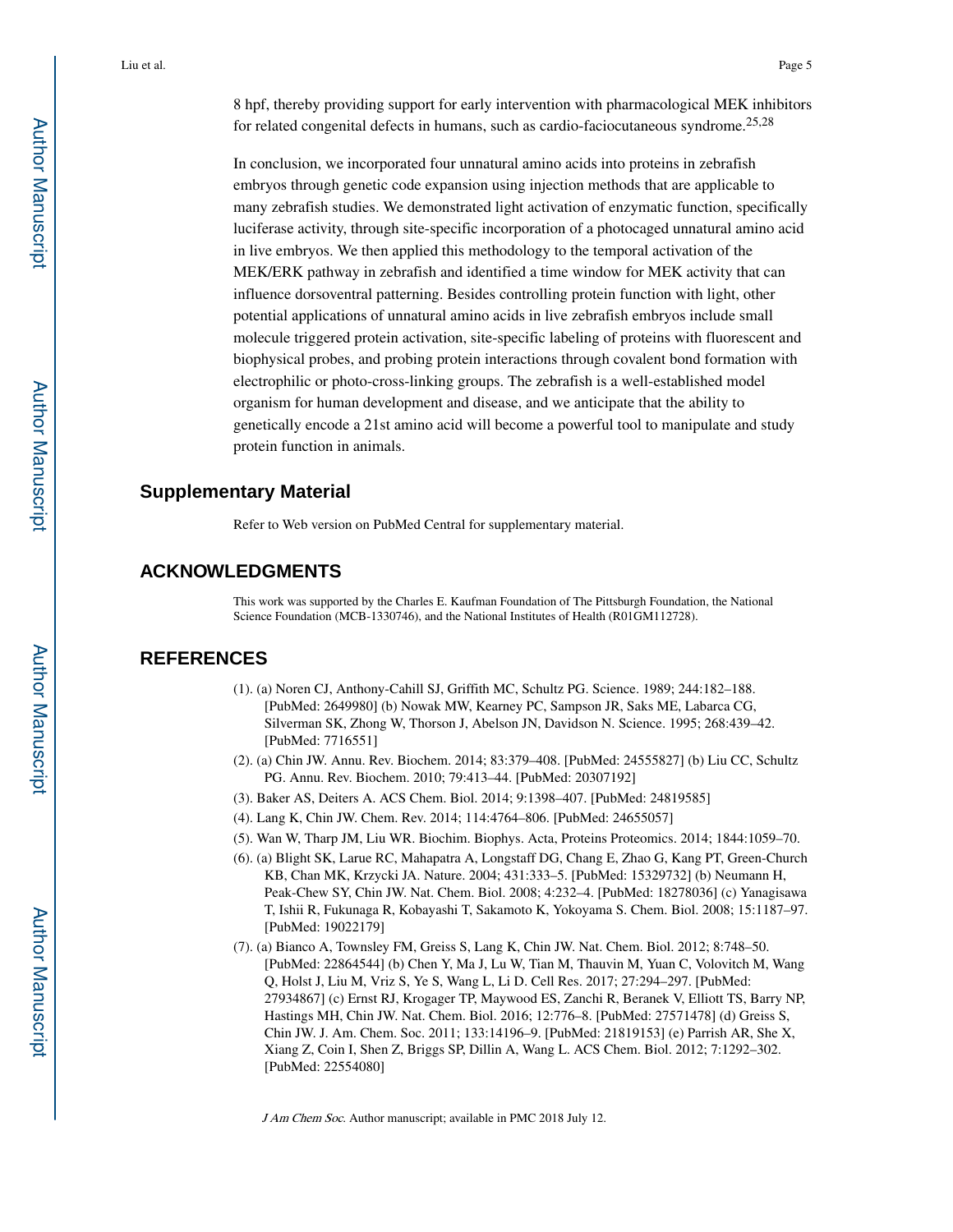- (8). Grunwald DJ, Eisen JS. Nat. Rev. Genet. 2002; 3:717–24. [PubMed: 12209146]
- (9). Lieschke GJ, Currie PD. Nat. Rev. Genet. 2007; 8:353–67. [PubMed: 17440532]
- (10). Zon LI, Peterson RT. Nat. Rev. Drug Discovery. 2005; 4:35–44. [PubMed: 15688071]
- (11). (a) Hemphill J, Liu Q, Uprety R, Samanta S, Tsang M, Juliano RL, Deiters A. J. Am. Chem. Soc. 2015; 137:3656–62. [PubMed: 25734836] (b) Shestopalov IA, Sinha S, Chen JK. Nat. Chem. Biol. 2007; 3:650–1. [PubMed: 17717538] (c) Tang X, Maegawa S, Weinberg ES, Dmochowski IJ. J. Am. Chem. Soc. 2007; 129:11000–1. [PubMed: 17711280] (d) Wang Y, Wu L, Wang P, Lv C, Yang ZJ, Tang XJ. Nucleic Acids Res. 2012; 40:11155–11162. [PubMed: 23002141] (e) Yamazoe S, Liu Q, McQuade LE, Deiters A, Chen JK. Angew. Chem., Int. Ed. 2014; 53:10114– 8.
- (12). Cheung CY, Webb SE, Meng A, Miller AL. Int. J. Dev. Biol. 2006; 50:561–9. [PubMed: 16741871]
- (13). (a) Amatruda JF, Shepard JL, Stern HM, Zon LI. Cancer Cell. 2002; 1:229–31. [PubMed: 12086858] (b) Hill AJ, Teraoka H, Heideman W, Peterson RE. Toxicol. Sci. 2005; 86:6–19. [PubMed: 15703261] (c) Norton W, Bally-Cuif L. BMC Neurosci. 2010; 11:90. [PubMed: 20678210]
- (14). (a) Portugues R, Severi KE, Wyart C, Ahrens MB. Curr. Opin. Neurobiol. 2013; 23:119–26. [PubMed: 23246238] (b) Reade A, Motta-Mena LB, Gardner KH, Stainier DY, Weiner OD, Woo S. Development. 2017; 144:345–55. [PubMed: 27993986] (c) Yoo SK, Deng Q, Cavnar PJ, Wu YI, Hahn KM, Huttenlocher A. Dev. Cell. 2010; 18:226–236. [PubMed: 20159593] (d) Arrenberg AB, Stainier DY, Baier H, Huisken J. Science. 2010; 330:971–974. [PubMed: 21071670]
- (15). Gautier A, Nguyen DP, Lusic H, An W, Deiters A, Chin JW. J. Am. Chem. Soc. 2010; 132:4086– 8. [PubMed: 20218600]
- (16). Gautier A, Deiters A, Chin JW. J. Am. Chem. Soc. 2011; 133:2124–7. [PubMed: 21271704]
- (17). Hemphill J, Borchardt EK, Brown K, Asokan A, Deiters A. J. Am. Chem. Soc. 2015; 137:5642– 5. [PubMed: 25905628]
- (18). Xiong Y, Steitz TA. Curr. Opin. Struct. Biol. 2006; 16:12–7. [PubMed: 16364630]
- (19). Schmied WH, Elsässer SJ, Uttamapinant C, Chin JW. J. Am. Chem. Soc. 2014; 136:15577. [PubMed: 25350841]
- (20). (a) Li J, Yu J, Zhao J, Wang J, Zheng S, Lin S, Chen L, Yang M, Jia S, Zhang X, Chen PR. Nat. Chem. 2014; 6:352–61. [PubMed: 24651204] (b) Nguyen DP, Lusic H, Neumann H, Kapadnis PB, Deiters A, Chin JW. J. Am. Chem. Soc. 2009; 131:8720–1. [PubMed: 19514718]
- (21). Luo J, Uprety R, Naro Y, Chou C, Nguyen DP, Chin JW, Deiters A. J. Am. Chem. Soc. 2014; 136:15551–8. [PubMed: 25341086]
- (22). Luo J, Liu Q, Morihiro K, Deiters A. Nat. Chem. 2016; 8:1027–1034. [PubMed: 27768095]
- (23). Krens SF, He S, Spaink HP, Snaar-Jagalska BE. Gene Expression Patterns. 2006; 6:1019–26. [PubMed: 16774848]
- (24). Furthauer M, Van Celst J, Thisse C, Thisse B. Development. 2004; 131:2853–64. [PubMed: 15151985]
- (25). Anastasaki C, Estep AL, Marais R, Rauen KA, Patton EE. Hum. Mol. Genet. 2009; 18:2543–54. [PubMed: 19376813]
- (26). Mizoguchi T, Izawa T, Kuroiwa A, Kikuchi Y. Dev. Biol. 2006; 300:612–22. [PubMed: 17026981]
- (27). Xiong C, Liu X, Meng A. J. Biol. Chem. 2015; 290:25512–21. [PubMed: 26306042]
- (28). Anastasaki C, Rauen KA, Patton EE. Dis. Models & amp; Mech. 2012; 5:546–52.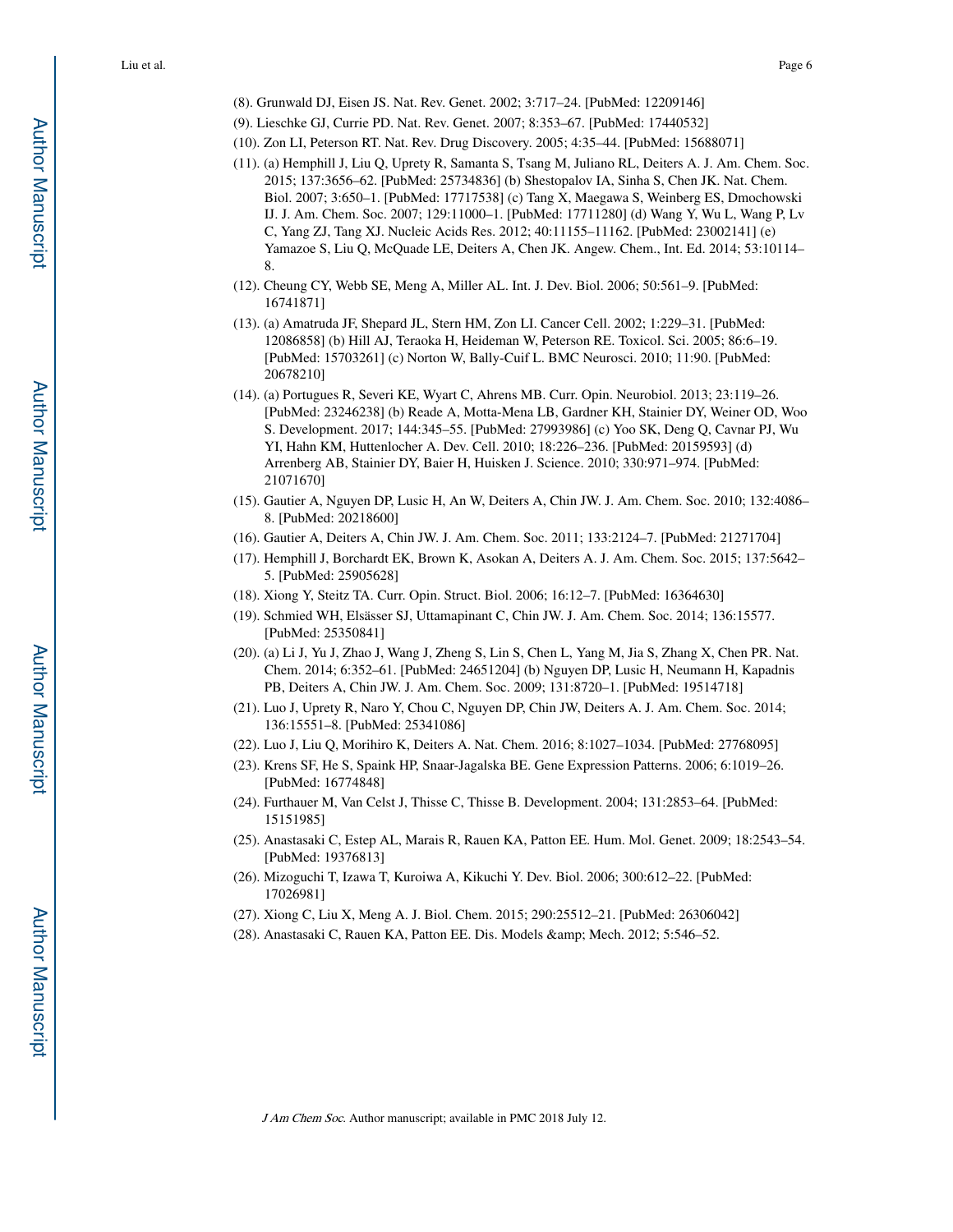

#### **Figure 1.**

Genetic encoding of the unnatural amino acids **1–4** and optical control of enzyme function. (a) Injection, gene expression, and Rluc reporter assay. (b) Structures of the unnatural lysine derivatives modified with an alkene, an alkyne, a coumarin caging group, and an azido benzyl group. (c) Incorporation of **1–4** into Rluc-L95TAG quantified by Rluc activity. (d) Construct used for generating a photocaged firefly luciferase followed by light activation. Renilla luciferase was used as an internal control for incorporation efficiency. Fluc containing **3** at position K206 is inactive, as ATP is blocked from the active site (PDB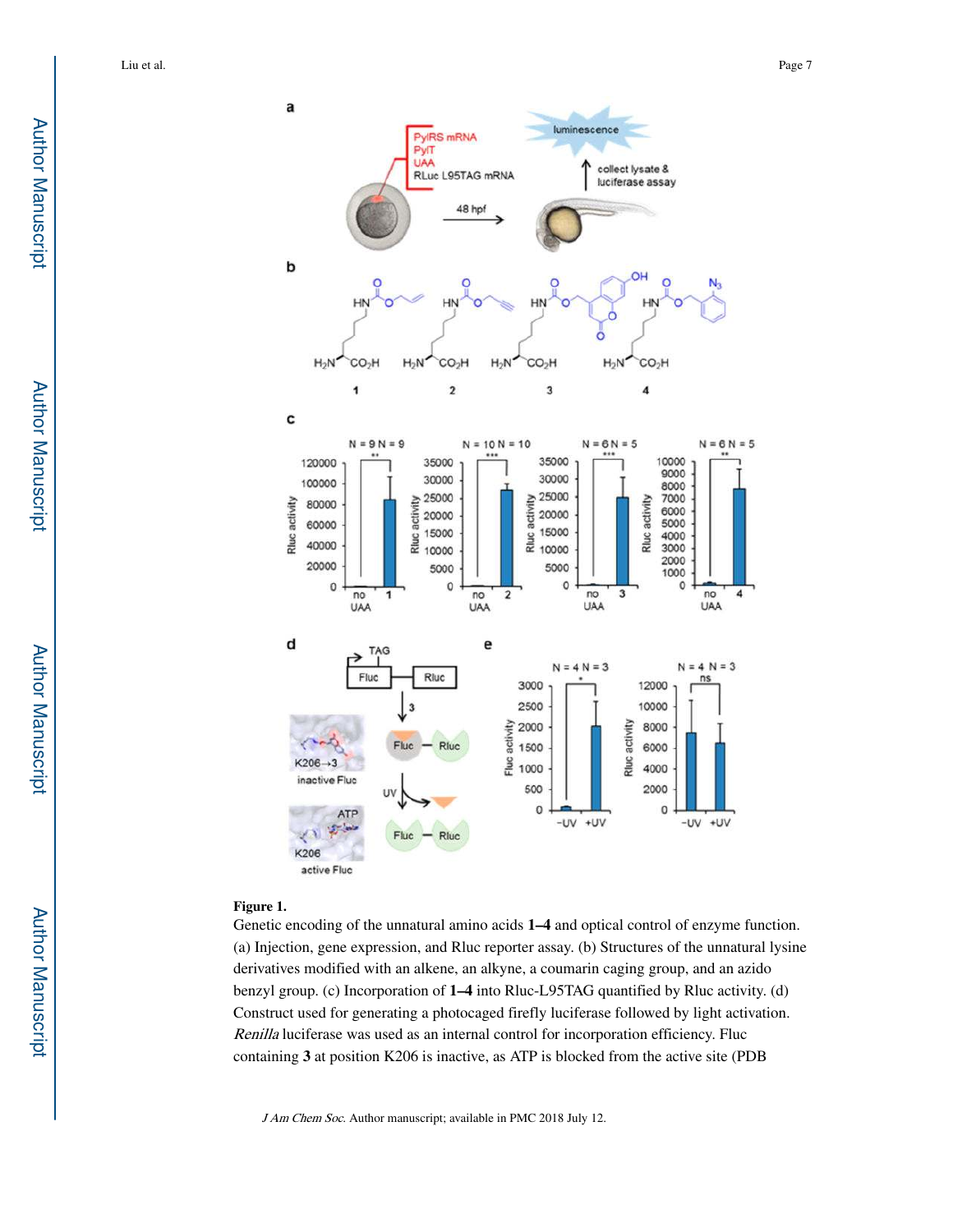2D1S). Decaging restores Fluc activity. (e) Fluc activity was observed after UV exposure, while Rluc activity was not affected and was used as an internal control. N indicates the number of pooled samples (4 embryos each). Statistical significance is indicated by ns (not significant),  ${}^*p$  < 0.05,  ${}^*{}^p$  < 0.01, and  ${}^*{}^*p$  < 0.001 (unpaired *t* tests).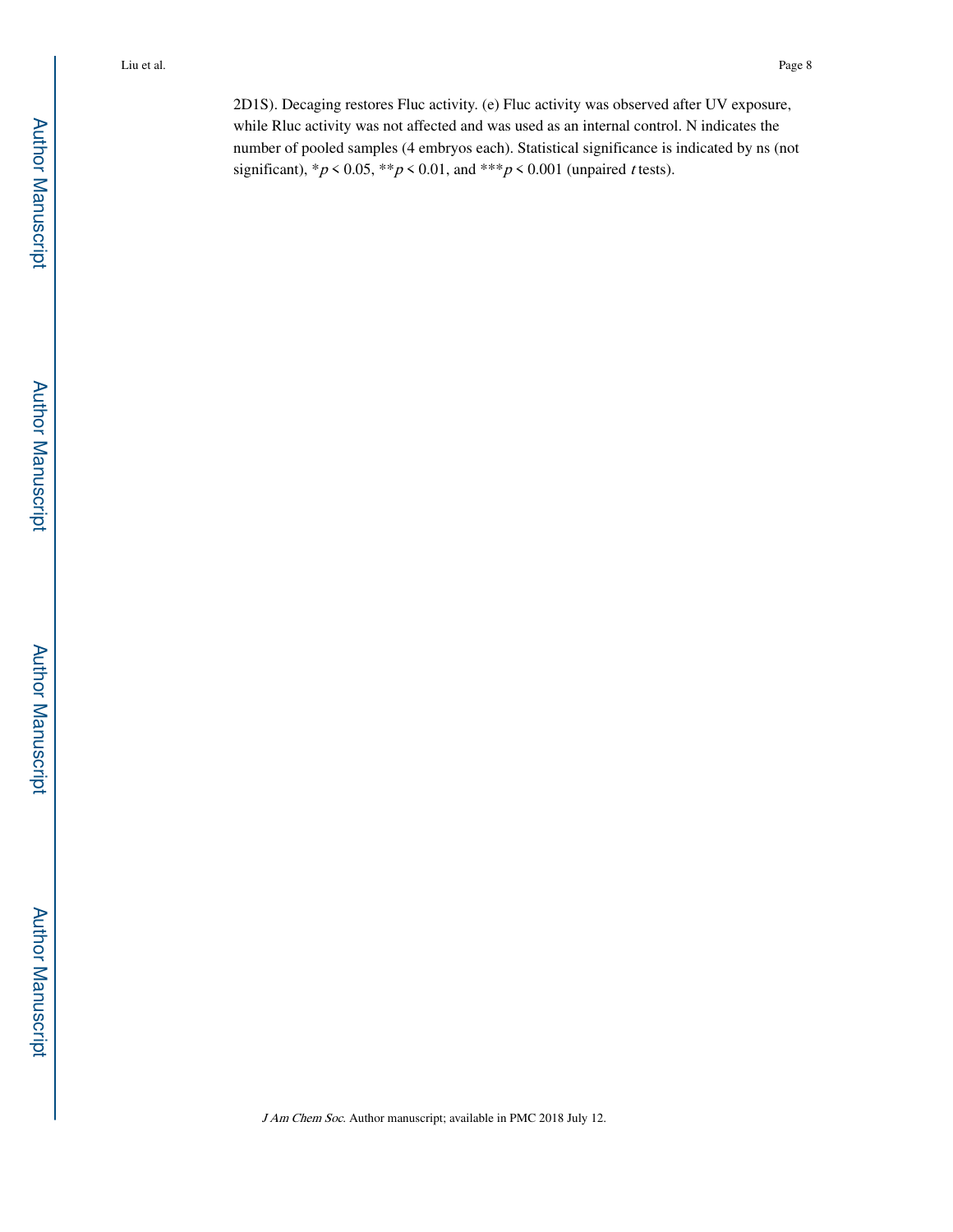

#### **Figure 2.**

Light-activation of MEK1 leads to elongated zebrafish embryos. (a) Activation of caged MEK1 induces an elongated phenotype through the secreted bmp inhibitors chordin and noggin. (b) MEK1 containing **3** at position K97 is inactive, as ATP is blocked from the active site (PDB 1S9J). Removal of the caging group through light exposure restores MEK1 activity. (c) Time-course analysis of ERK phosphorylation by activated MEK1. (d) Micrographs of embryos imaged at 10 hpf; irradiation was performed at 5 h postinjection. Embryos expressing caged MEK1 only displayed an elongation phenotype when activated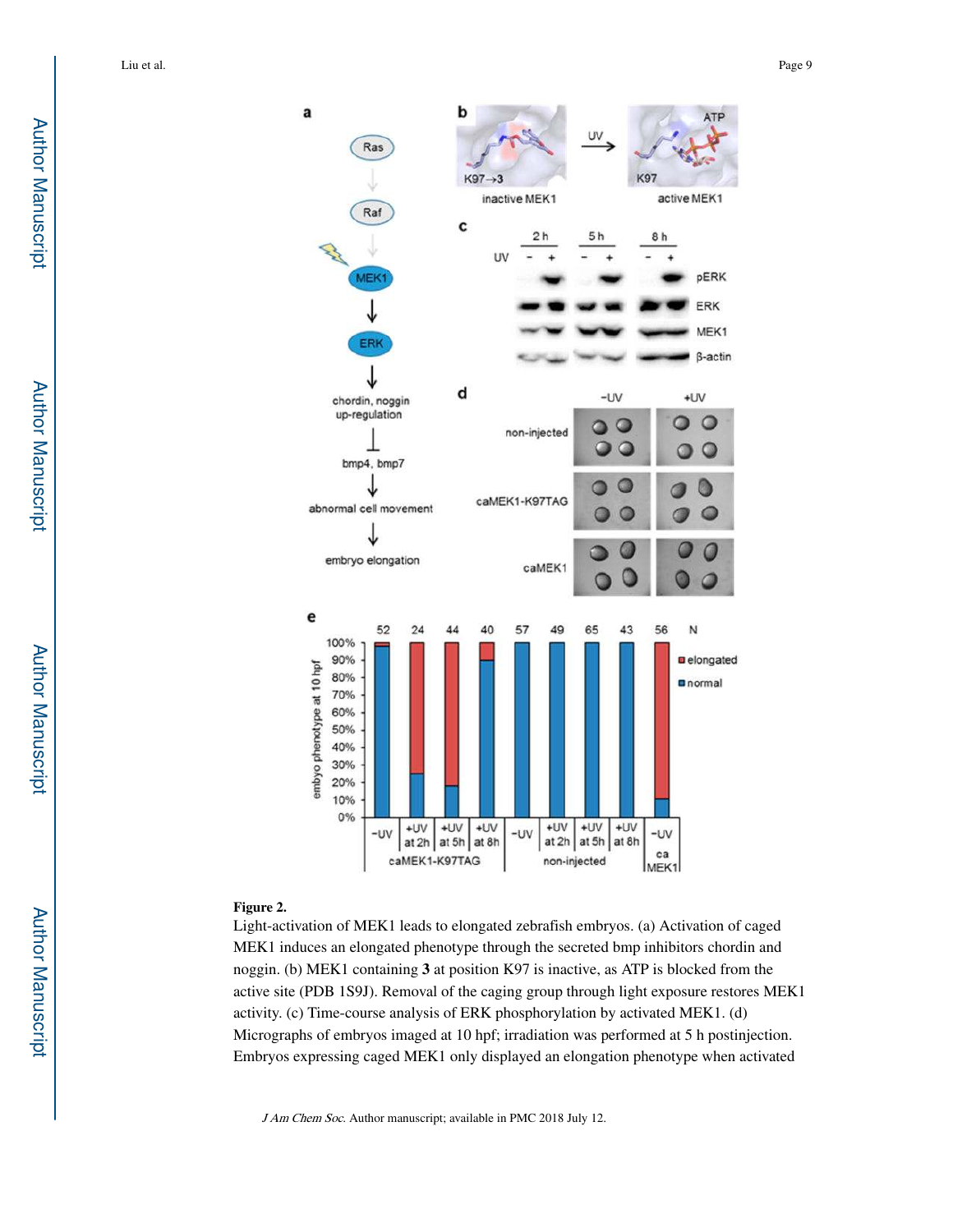through light exposure. (e) Temporal activation of MEK1 reveals a critical time window for activity of the MEK/ERK pathway in the early embryo. N indicates the number of phenotypically scored embryos.